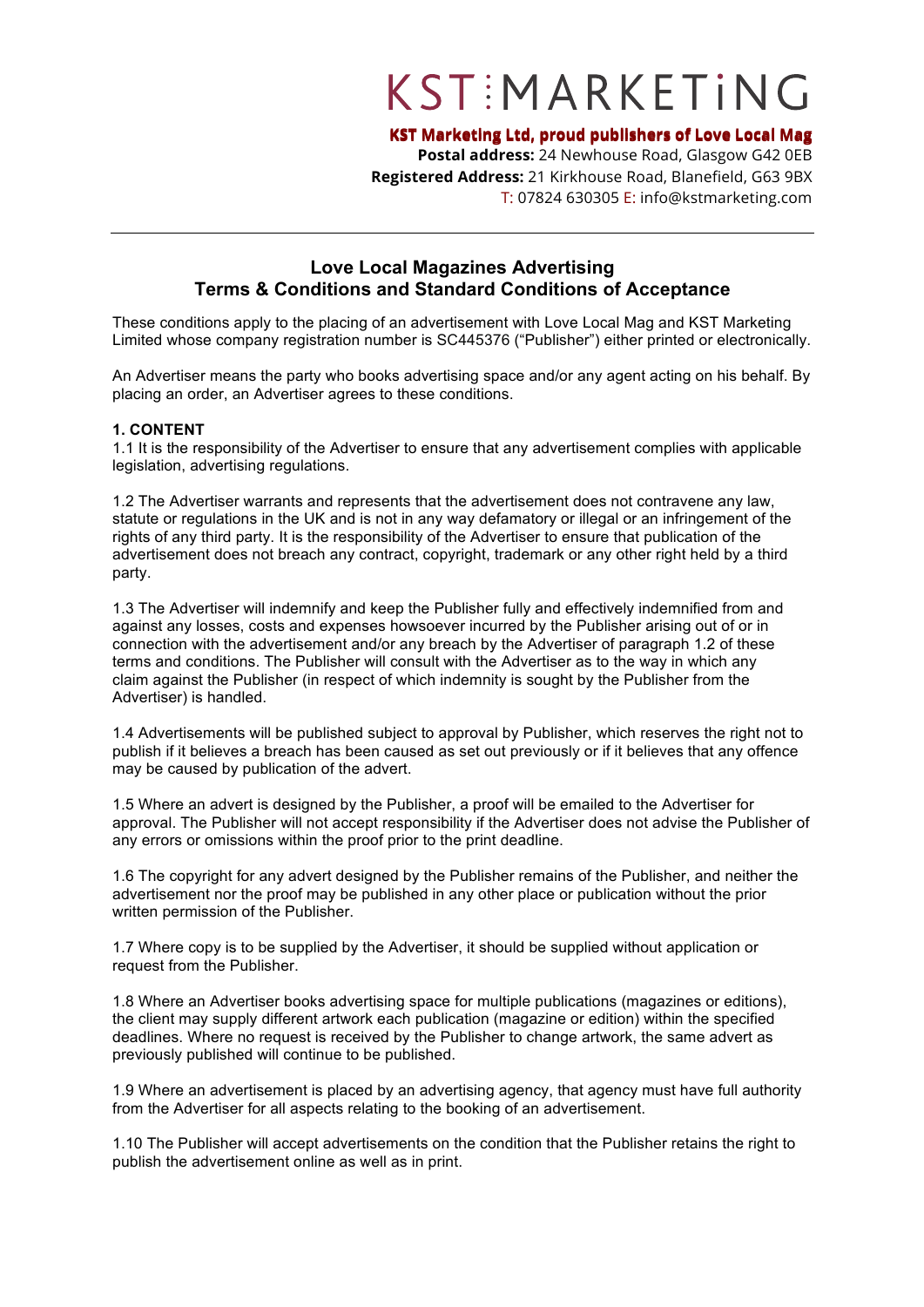## KSTEMARKETING

**KST Marketing Ltd, proud publishers of Love Local Mag**

**Postal address:** 24 Newhouse Road, Glasgow G42 0EB **Registered Address:** 21 Kirkhouse Road, Blanefield, G63 9BX T: 07824 630305 E: info@kstmarketing.com

1.11 No part of any Publisher publication may be reproduced, copied or transmitted without the prior written permission of the Publisher.

#### **2. PAYMENTS**

2.1 All advertisements must be **paid for at the time of booking**, and at least by the booking deadline unless credit terms have been agreed by the Publisher or a direct debit payment plan has been agreed. Where payment is not made within these terms the advertisement booked may be cancelled.

2.2 When an Advertisers books an advert for multiple editions at a discount price, the reduced rate only applies if the series of advertisements is completed within 12 months of the date of the first insertion. Failure to comply will require all advertisements forming part of the series to be charged at the appropriate rates set out in the rate card at time of booking.

2.3 Where the Publisher is requested to amend artwork a charge may be made for each amended advert. Any proposed charge will be advised to the Advertiser prior to any work commencing in order to gain the Advertiser's approval for such charges.

2.4 The Publisher reserves the right to amend its pricing at any time. However this will not affect any prices previously agreed in writing with the Advertiser.

#### **3. CANCELLATIONS**

3.1 The booking and copy deadlines for each edition are published in advance, issued on initial booking and available on request at any time. A booking may be cancelled up until the booking deadline, at which point payment for the advertisement will become due. All applicable artwork, photos or copy must be received by the copy deadline.

3.2 Should the applicable artwork, photos or copy not be received by the copy deadline, then the Publisher may publish design artwork from a previous Advertisement for the Advertiser or the booked space may be forfeited by the Advertiser for alternative use or sale by the Publisher without refund. Where credit terms apply, the costs will remain payable to cover the Publisher's costs and potential losses.

3.3 Where the Publisher has agreed to design artwork for the Advertiser, wording and digital photographs must be provided by in good time to enable the Publisher to provide final advertisement copy to the Advertiser in order to meet the copy deadline.

3.4 Should the applicable wording and digital photographs not be received in good time by the Publisher, then the booked space will be forfeited by the Advertiser for alternative use or sale by the Publisher without refund of costs paid. Where credit terms apply, the costs will remain payable to cover Publisher's costs and potential losses.

3.5 If an Advertiser cancels a contract for a series of advertisements before the conclusion of that series, then the Publisher reserves the right to surcharge the advertisements that have been published in the series to the full single edition cost of the advertisements, where the series of advertisements attracted a discount.

#### **4 ERRORS**

4.1 The Publisher will not be liable for any error, misprint or non-appearance of an advertisement, unless caused by the negligence of the Publisher. It is the responsibility of the Advertiser to check the accuracy of an advertisement. Where an error is caused by the Publisher, this will be remedied by a re-insertion of the advertisement in the following issue or a proportionate refund.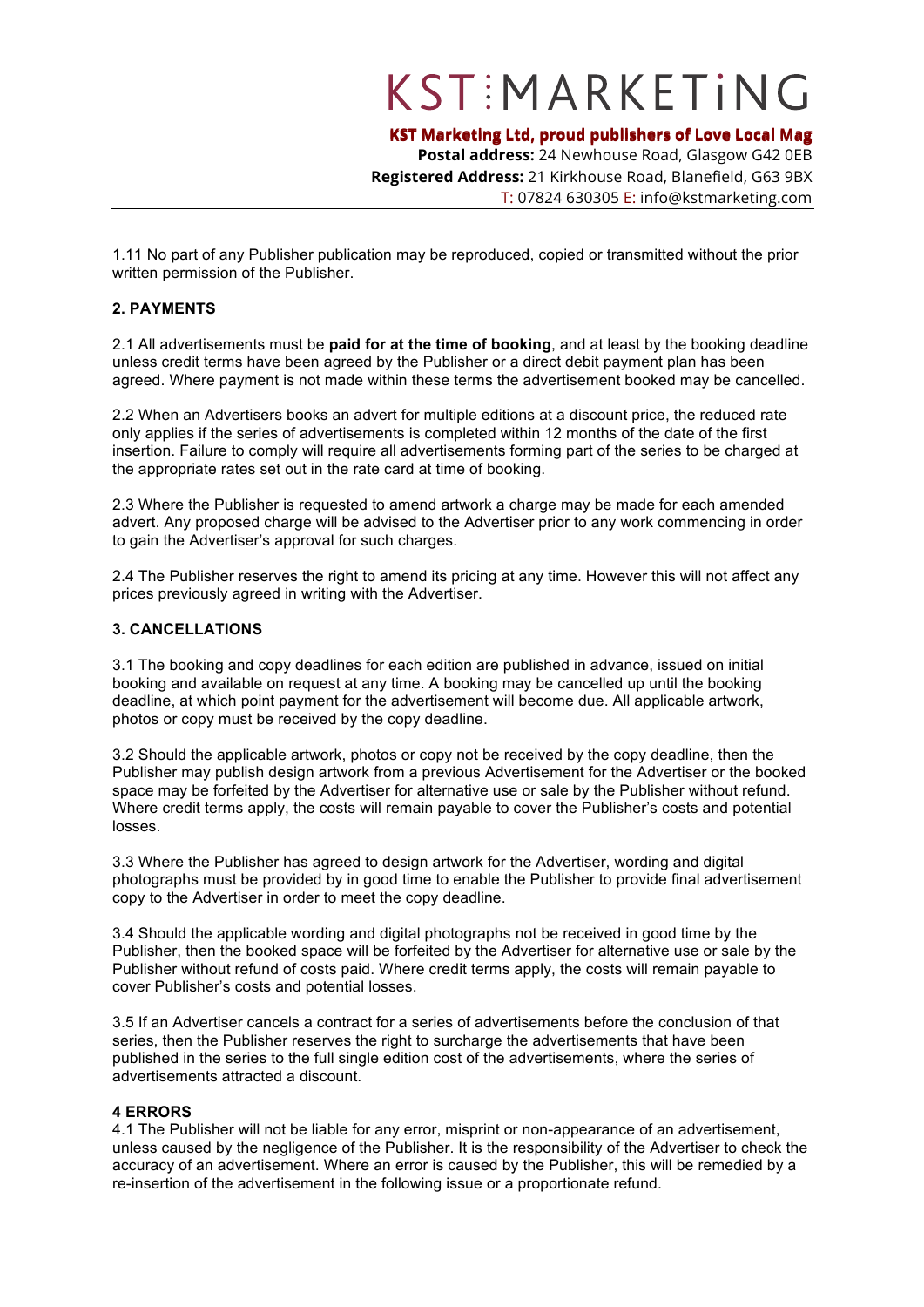# KSTEMARKETING

### **KST Marketing Ltd, proud publishers of Love Local Mag**

**Postal address:** 24 Newhouse Road, Glasgow G42 0EB **Registered Address:** 21 Kirkhouse Road, Blanefield, G63 9BX T: 07824 630305 E: info@kstmarketing.com

#### **5. LIABILITIES**

5.1 The Publisher makes every effort to ensure the accuracy of its content. However, the Publisher accepts no responsibility or liability for any errors, omissions, the accuracy of statements made within the publication or any loss arising from the publication or non-publication of an advertisement.

5.2 The Publisher does not endorse any product, service, business or event included in its publications.

5.3 In no event shall the liability of the Publisher for any breach of contract exceed the price paid by the advertiser for the advertisement.

5.4 In no event shall the Publisher have contractual liability for any consequential or indirect loss or damage suffered by the Advertiser, including (without limitation) loss of profit or damage to reputation or goodwill.

#### **6. GENERAL**

6.1 Unless agreed at the time of booking (in which case an additional fee may apply), the Publisher does not guarantee the specific positioning of an advertisement within an issue. For a booking of multiple editions, the positioning of an advertisement may change each edition.

6.2 Any physical submissions to the Publisher such as copy, photos or other documents or materials will be held for six months. After this time, if no arrangement has been made for collection such items may be disposed of.

6.3 The Publisher shall not be liable should it be prevented from publishing by law or by any event beyond the reasonable control of the Publisher. Should this arise, the Advertiser may either accept a later publication, or it may cancel the order in writing and only pay for work done and materials used.

6.4 Advertisers will be liable for any costs, losses or any other damages incurred as a result of any legal claims or actions arising due to the breach of any of these conditions by the Advertiser, or by the publication of an advertisement, unless caused by the negligence of the Publisher.

6.5 The Publisher may cancel an order any time if the Advertiser is in breach of any of these conditions, or if the Publisher believes that the Advertiser is unable to settle its liability to the Publisher as it falls due.

6.6 The Publisher will hold Advertiser's details as long as it is reasonably necessary to do so, and will not pass details onto a third party without the Advertiser's consent, unless failure to do so would cause the Publisher to be unlawful.

6.7 The Publisher reserves the right to amend the distribution and the distribution outlets for the magazine, and the dates on which an issue is published without prior notice and without giving reason.

6.8 By placing an order to advertise with the Publisher whether orally, verbally (including written) or electronically, an Advertiser agrees fully to these terms and conditions.

6.9 These terms and conditions and all other express terms of the contract shall be governed and construed in accordance with Scottish law and the Advertiser submits to the exclusive jurisdiction of the Scottish courts in connection with all disputes, claims or actions arising out of or in connection therewith.